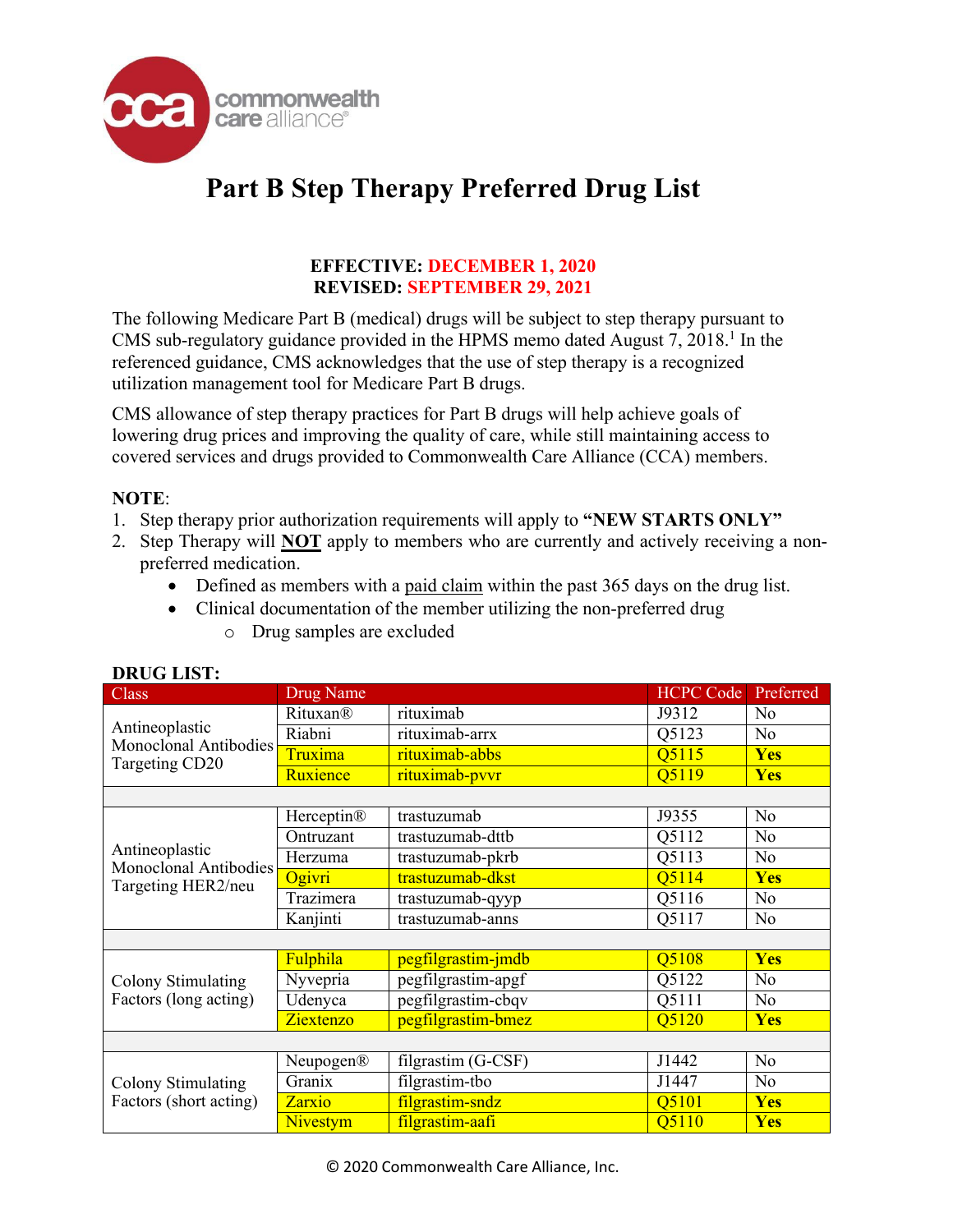

**commonwealth**<br>**care** alliance®

|                                                | <b>Neulasta®</b> | filgrastim               | J2505 | $\overline{No}$ |  |  |  |
|------------------------------------------------|------------------|--------------------------|-------|-----------------|--|--|--|
|                                                |                  |                          |       |                 |  |  |  |
| Erythropoiesis-<br>Stimulating Agents          | Procrit®         | epoetin alfa             | J0885 | $\overline{No}$ |  |  |  |
|                                                | Epogen®          | epoetin alfa             | J0885 | $\overline{No}$ |  |  |  |
|                                                | Retacrit         | epoetin alfa-epbx        | Q5106 | <b>Yes</b>      |  |  |  |
|                                                |                  |                          |       |                 |  |  |  |
|                                                | Durolane         | Sodium hyaluronate       | J7318 | Yes             |  |  |  |
|                                                | Euflexxa         | Sodium hyaluronate       | J7323 | <b>Yes</b>      |  |  |  |
|                                                | Gelsyn-3         | Sodium hyaluronate       | J7328 | Yes             |  |  |  |
|                                                | <b>Supartz</b>   | Sodium hyaluronate       | J7321 | <b>Yes</b>      |  |  |  |
|                                                | Gel-One          | Cross-linked hyaluronate | J7326 | N <sub>o</sub>  |  |  |  |
|                                                | GenVisc 850      | Sodium hyaluronate       | J7320 | N <sub>o</sub>  |  |  |  |
|                                                | Hyalgan          | Sodium hyaluronate       | J7321 | $\overline{No}$ |  |  |  |
|                                                | Hymovis          | High Molecular Weight    | J7322 | N <sub>o</sub>  |  |  |  |
| Hyaluronic Acid                                |                  | Viscoelastic Hyaluron    |       |                 |  |  |  |
| Derivatives                                    | Monovisc         | High Molecular Weight    | J7327 | N <sub>o</sub>  |  |  |  |
|                                                |                  | Viscoelastic Hyaluron    |       |                 |  |  |  |
|                                                | Orthovisc        | High Molecular Weight    | J7324 | N <sub>o</sub>  |  |  |  |
|                                                |                  | Viscoelastic Hyaluron    |       |                 |  |  |  |
|                                                | Synojoynt        | Hyaluronan               | J7331 | N <sub>o</sub>  |  |  |  |
|                                                | Synvisc          | Hylan G-F 20             | J7325 | N <sub>o</sub>  |  |  |  |
|                                                | Synvisc One      | Hylan G-F 20             | J7325 | N <sub>o</sub>  |  |  |  |
|                                                | Triluron         | Hyaluronan               | J7332 | N <sub>o</sub>  |  |  |  |
|                                                | <b>Trivisc</b>   | Hyalruonic Acid          | J7329 | No              |  |  |  |
|                                                | VISCO-3          | Sodium hyaluronate       | J7333 | N <sub>o</sub>  |  |  |  |
|                                                |                  |                          |       |                 |  |  |  |
| <b>Tumor Necrosis Factor</b><br>(TNF) Blockers | Remicade®        | infliximab               | J1745 | $\overline{No}$ |  |  |  |
|                                                | Inflectra        | infliximab-dyyb          | Q5103 | N <sub>o</sub>  |  |  |  |
|                                                | Renflexis        | infliximab-abda          | Q5104 | <b>Yes</b>      |  |  |  |
|                                                | Avsola           | infliximab-axxq          | Q5121 | No              |  |  |  |
|                                                |                  |                          |       |                 |  |  |  |
| Vascular Endothelial                           | Avastin®         | bevacizumab              | J9035 | No              |  |  |  |
| Growth Factor (VEGF)                           | Mvasi            | bevacizumab-awwb         | Q5107 | <b>Yes</b>      |  |  |  |
| Inhibitors                                     | <b>Zirabev</b>   | bevacizumab-bvzr         | Q5118 | Yes             |  |  |  |